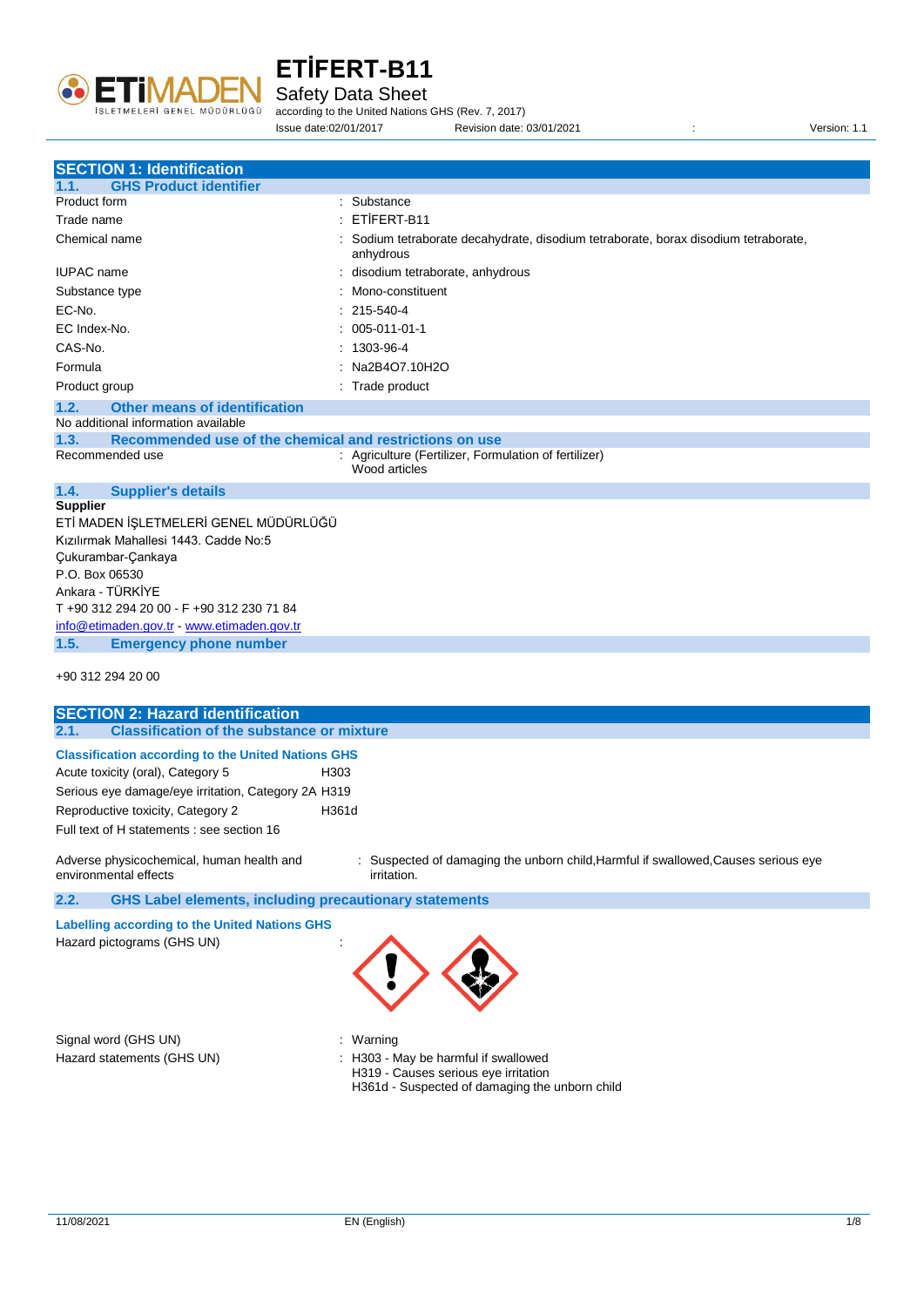### Safety Data Sheet

according to the United Nations GHS (Rev. 7, 2017)

| Precautionary statements (GHS UN)                           | : P201 - Obtain special instructions before use.<br>P202 - Do not handle until all safety precautions have been read and understood.<br>P264 - Wash  thoroughly after handling.<br>P280 - Wear protective gloves/protective clothing/eye protection/face protection/hearing<br>protection/<br>P312 - Call a POISON CENTER/doctor/ if you feel unwell.<br>P305+P351+P338 - IF IN EYES: Rinse cautiously with water for several minutes. Remove<br>contact lenses, if present and easy to do. Continue rinsing.<br>P308+P313 - IF exposed or concerned: Get medical advice/attention.<br>P337+P313 - If eye irritation persists: Get medical advice/attention.<br>P405 - Store locked up. |
|-------------------------------------------------------------|-----------------------------------------------------------------------------------------------------------------------------------------------------------------------------------------------------------------------------------------------------------------------------------------------------------------------------------------------------------------------------------------------------------------------------------------------------------------------------------------------------------------------------------------------------------------------------------------------------------------------------------------------------------------------------------------|
| Other hazards which do not result in classification<br>2.3. |                                                                                                                                                                                                                                                                                                                                                                                                                                                                                                                                                                                                                                                                                         |
| Other hazards not contributing to the<br>classification     | : Dispose of contents/container to hazardous or special waste collection point, in accordance<br>with local, regional, national and/or international regulation.                                                                                                                                                                                                                                                                                                                                                                                                                                                                                                                        |
| <b>SECTION 3: Composition/information on ingredients</b>    |                                                                                                                                                                                                                                                                                                                                                                                                                                                                                                                                                                                                                                                                                         |

| 3.1.<br><b>Substances</b>                                                                               |                                                                                                                                                      |               |                                                                   |
|---------------------------------------------------------------------------------------------------------|------------------------------------------------------------------------------------------------------------------------------------------------------|---------------|-------------------------------------------------------------------|
| Substance type<br><b>IUPAC</b> name<br>Chemical name<br>Substance identification codes: See section 1.1 | : Mono-constituent<br>disodium tetraborate, anhydrous<br>Sodium tetraborate decahydrate, disodium tetraborate, borax disodium tetraborate, anhydrous |               |                                                                   |
| <b>Name</b>                                                                                             | <b>Product identifier</b>                                                                                                                            | $\frac{9}{6}$ | <b>Classification according to</b><br>the United Nations GHS      |
| Disodium tetraborate decahydrate<br>(Main constituent)                                                  | (CAS-No.) 1303-96-4                                                                                                                                  | $\geq 99.9$   | Acute Tox. 5 (Oral), H303<br>Eye Irrit. 2A, H319<br>Repr. 2, H361 |

#### Full text of H-statements: see section 16

#### **3.2. Mixtures**

#### Not applicable

| <b>SECTION 4: First-aid measures</b>                       |                                                                                                                                                                                     |
|------------------------------------------------------------|-------------------------------------------------------------------------------------------------------------------------------------------------------------------------------------|
| <b>Description of necessary first-aid measures</b><br>4.1. |                                                                                                                                                                                     |
| First-aid measures general                                 | : IF exposed or concerned: Get medical advice/attention. Call a poison center or a doctor if you<br>feel unwell.                                                                    |
| First-aid measures after inhalation                        | : Remove person to fresh air and keep comfortable for breathing.                                                                                                                    |
| First-aid measures after skin contact                      | : Wash skin with plenty of water.                                                                                                                                                   |
| First-aid measures after eye contact                       | : Rinse cautiously with water for several minutes. Remove contact lenses, if present and easy<br>to do. Continue rinsing. If eye irritation persists: Get medical advice/attention. |
| First-aid measures after ingestion                         | : Rinse mouth. Call a poison center or a doctor if you feel unwell.                                                                                                                 |
| Most important symptoms/effects, acute and delayed<br>4.2. |                                                                                                                                                                                     |
| Symptoms/effects after eye contact                         | : Eve irritation.                                                                                                                                                                   |
| 4.3.                                                       | Indication of immediate medical attention and special treatment needed, if necessary                                                                                                |
| Treat symptomatically.                                     |                                                                                                                                                                                     |

|      | <b>SECTION 5: Fire-fighting measures</b>                                        |                                                                                                                                             |
|------|---------------------------------------------------------------------------------|---------------------------------------------------------------------------------------------------------------------------------------------|
|      | 5.1. Suitable extinguishing media                                               |                                                                                                                                             |
|      | Suitable extinguishing media                                                    | : Water spray. Dry powder. Foam.                                                                                                            |
| 5.2. | Specific hazards arising from the chemical                                      |                                                                                                                                             |
|      | Hazardous decomposition products in case of fire : Toxic fumes may be released. |                                                                                                                                             |
| 5.3. | Special protective actions for fire-fighters                                    |                                                                                                                                             |
|      | Protection during firefighting                                                  | : Do not attempt to take action without suitable protective equipment. Self-contained breathing<br>apparatus. Complete protective clothing. |

|        | <b>SECTION 6: Accidental release measures</b>              |                                                                                                                                                                |
|--------|------------------------------------------------------------|----------------------------------------------------------------------------------------------------------------------------------------------------------------|
| 6.1.   |                                                            | Personal precautions, protective equipment and emergency procedures                                                                                            |
| 6.1.1. | For non-emergency personnel<br><b>Emergency procedures</b> | : Ventilate spillage area. Avoid contact with skin and eyes.                                                                                                   |
| 6.1.2. | For emergency responders<br>Protective equipment           | : Do not attempt to take action without suitable protective equipment. For further information<br>refer to section 8: "Exposure controls/personal protection". |
| 6.2.   | <b>Environmental precautions</b>                           |                                                                                                                                                                |
|        | Avoid release to the environment.                          |                                                                                                                                                                |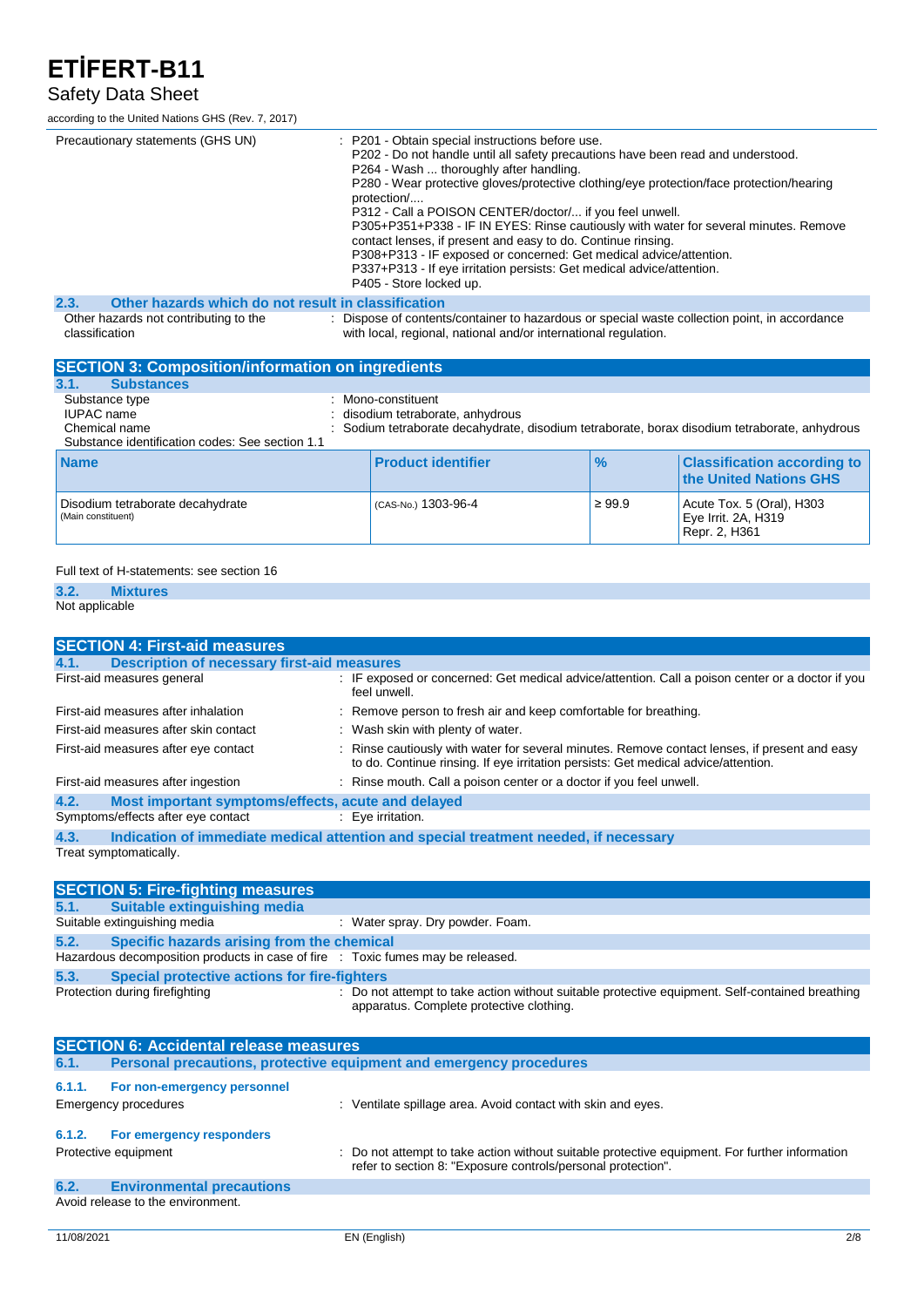#### Safety Data Sheet

according to the United Nations GHS (Rev. 7, 2017)

| Methods and materials for containment and cleaning up<br>6.3.        |                                                                                                                                                                                                                                              |
|----------------------------------------------------------------------|----------------------------------------------------------------------------------------------------------------------------------------------------------------------------------------------------------------------------------------------|
| Methods for cleaning up                                              | : Mechanically recover the product. Notify authorities if product enters sewers or public waters.                                                                                                                                            |
| Other information                                                    | : Dispose of materials or solid residues at an authorized site.                                                                                                                                                                              |
|                                                                      |                                                                                                                                                                                                                                              |
| <b>SECTION 7: Handling and storage</b>                               |                                                                                                                                                                                                                                              |
| <b>Precautions for safe handling</b><br>7.1.                         |                                                                                                                                                                                                                                              |
| Precautions for safe handling                                        | : Ensure good ventilation of the work station. Obtain special instructions before use. Do not<br>handle until all safety precautions have been read and understood. Wear personal protective<br>equipment. Avoid contact with skin and eyes. |
| Hygiene measures                                                     | : Do not eat, drink or smoke when using this product. Always wash hands after handling the<br>product.                                                                                                                                       |
| 7.2.<br>Conditions for safe storage, including any incompatibilities |                                                                                                                                                                                                                                              |

Storage conditions **Store Inc.** Store locked up. Store in a well-ventilated place. Keep cool.

| <b>SECTION 8: Exposure controls/personal protection</b> |                                                                             |  |
|---------------------------------------------------------|-----------------------------------------------------------------------------|--|
| <b>Control parameters</b><br>8.1.                       |                                                                             |  |
| ETİFERT-B11 (1303-96-4)                                 |                                                                             |  |
| <b>DNEL/DMEL (Workers)</b>                              |                                                                             |  |
| Long-term - systemic effects, dermal                    | 316.4 mg/kg bodyweight/day                                                  |  |
| Long-term - systemic effects, inhalation                | $6.7$ mg/m <sup>3</sup>                                                     |  |
| <b>DNEL/DMEL (General population)</b>                   |                                                                             |  |
| Acute - systemic effects, oral                          | 0.79 mg/kg bodyweight/day                                                   |  |
| Long-term - systemic effects, oral                      | 0.79 mg/kg bodyweight/day                                                   |  |
| Long-term - systemic effects, inhalation                | $3.4 \text{ mg/m}^3$                                                        |  |
| Long-term - systemic effects, dermal                    | 159.5 mg/kg bodyweight/day                                                  |  |
| <b>PNEC (Water)</b>                                     |                                                                             |  |
| PNEC aqua (freshwater)                                  | 2.9 mg/l                                                                    |  |
| PNEC aqua (marine water)                                | $2.9$ mg/l                                                                  |  |
| PNEC aqua (intermittent, freshwater)                    | $13.7$ mg/l                                                                 |  |
| <b>PNEC (Soil)</b>                                      |                                                                             |  |
| PNEC soil                                               | 5.7 mg/kg dwt                                                               |  |
| <b>PNEC (STP)</b>                                       |                                                                             |  |
| PNEC sewage treatment plant                             | $10$ mg/l                                                                   |  |
| 8.2.<br><b>Appropriate engineering controls</b>         |                                                                             |  |
| Appropriate engineering controls                        | : Ensure good ventilation of the work station.                              |  |
| Environmental exposure controls                         | : Avoid release to the environment.                                         |  |
| 8.3.                                                    | Individual protection measures, such as personal protective equipment (PPE) |  |
| Hand protection                                         | : Protective gloves                                                         |  |
| Eye protection                                          | Safety glasses                                                              |  |
| Skin and body protection                                | : Wear suitable protective clothing                                         |  |
| Respiratory protection                                  | : [In case of inadequate ventilation] wear respiratory protection.          |  |
| Personal protective equipment symbol(s)                 |                                                                             |  |



**8.4. Exposure limit values for the other components** No additional information available

|                | <b>SECTION 9: Physical and chemical properties</b> |  |
|----------------|----------------------------------------------------|--|
| 9.1.           | <b>Basic physical and chemical properties</b>      |  |
| Physical state | Solid                                              |  |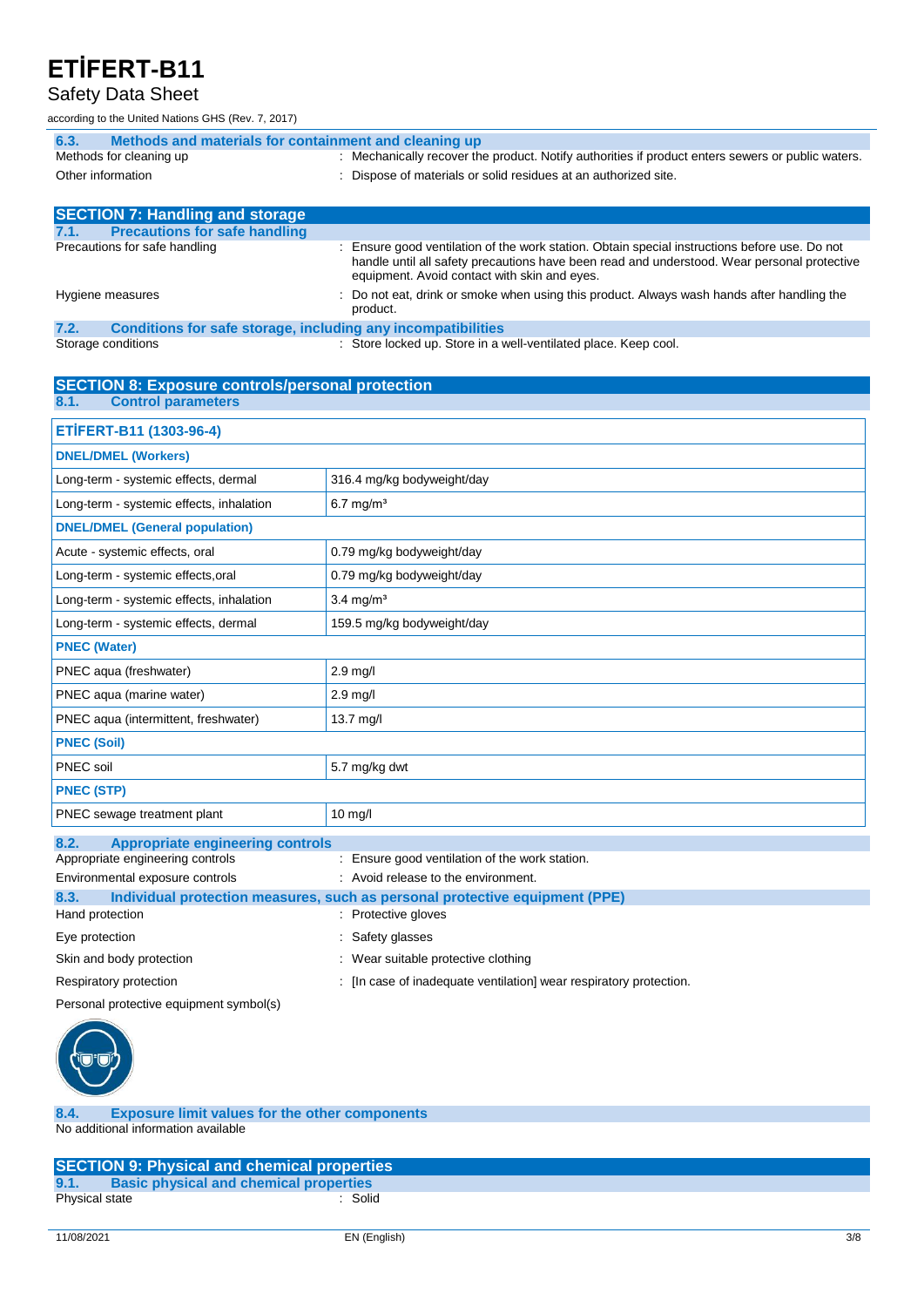### Safety Data Sheet

according to the United Nations GHS (Rev. 7, 2017)

| $\mathop{\mathtt{c}}$ cording to the United Nations GHS (Rev. 7, 2017) |                                                |
|------------------------------------------------------------------------|------------------------------------------------|
| Molecular mass                                                         | : 381.37 g/mol                                 |
| Colour                                                                 | white.                                         |
| Odour                                                                  | odourless.                                     |
| Odour threshold                                                        | : N.A.                                         |
| Melting point                                                          | : 741 °C                                       |
| Freezing point                                                         | Not applicable                                 |
| Boiling point                                                          | 1575 °C                                        |
| Flammability (solid, gas)                                              | $\therefore$ N.A                               |
|                                                                        | Non flammable.                                 |
| <b>Explosive limits</b>                                                | Not applicable                                 |
| Lower explosive limit (LEL)                                            | Not applicable                                 |
| Upper explosive limit (UEL)                                            | Not applicable                                 |
| Flash point                                                            | Non flammable                                  |
| Auto-ignition temperature                                              | N.A.                                           |
| Decomposition temperature                                              | No data available                              |
| рH                                                                     | : 9.2 @ 20 C                                   |
| pH solution                                                            | $: 1\%$                                        |
| Viscosity, kinematic (calculated value) (40 °C)                        | : No data available                            |
| Partition coefficient n-octanol/water (Log Kow)                        | Not available                                  |
| Vapour pressure                                                        | Negligible @20 C                               |
| Vapour pressure at 50 °C                                               | Not available                                  |
| Density                                                                | Not available                                  |
| Relative density                                                       | Not available                                  |
| Relative vapour density at 20 °C                                       | No data available                              |
| Solubility                                                             | Water: 4.7 - 65.6 4.7 % @ 20 C; 65.6 % @ 100 C |
| Viscosity, dynamic                                                     | No data available                              |
| Particle size                                                          | +1,180 mm / -0,063 mm                          |
| Particle size distribution                                             | 4 % max / 4 % max                              |
| Particle shape                                                         | Not available                                  |
| Particle aspect ratio                                                  | Not available                                  |
| Particle specific surface area                                         | : Not available                                |

**9.2. Data relevant with regard to physical hazard classes (supplemental)** No additional information available

|       | <b>SECTION 10: Stability and reactivity</b>                                                          |
|-------|------------------------------------------------------------------------------------------------------|
| 10.1. | <b>Reactivity</b>                                                                                    |
|       | The product is non-reactive under normal conditions of use, storage and transport.                   |
| 10.2. | <b>Chemical stability</b>                                                                            |
|       | Stable under normal conditions.                                                                      |
|       | 10.3. Possibility of hazardous reactions                                                             |
|       | No dangerous reactions known under normal conditions of use.                                         |
| 10.4. | <b>Conditions to avoid</b>                                                                           |
|       | None under recommended storage and handling conditions (see section 7).                              |
| 10.5. | Incompatible materials                                                                               |
|       | No additional information available                                                                  |
|       | 10.6. Hazardous decomposition products                                                               |
|       | Under normal conditions of storage and use, hazardous decomposition products should not be produced. |
|       | <b>SECTION 11: Toxicological information</b>                                                         |
|       | 11.1. Information on toxicological effects                                                           |
|       | Acute toxicity (oral)<br>: May be harmful if swallowed.                                              |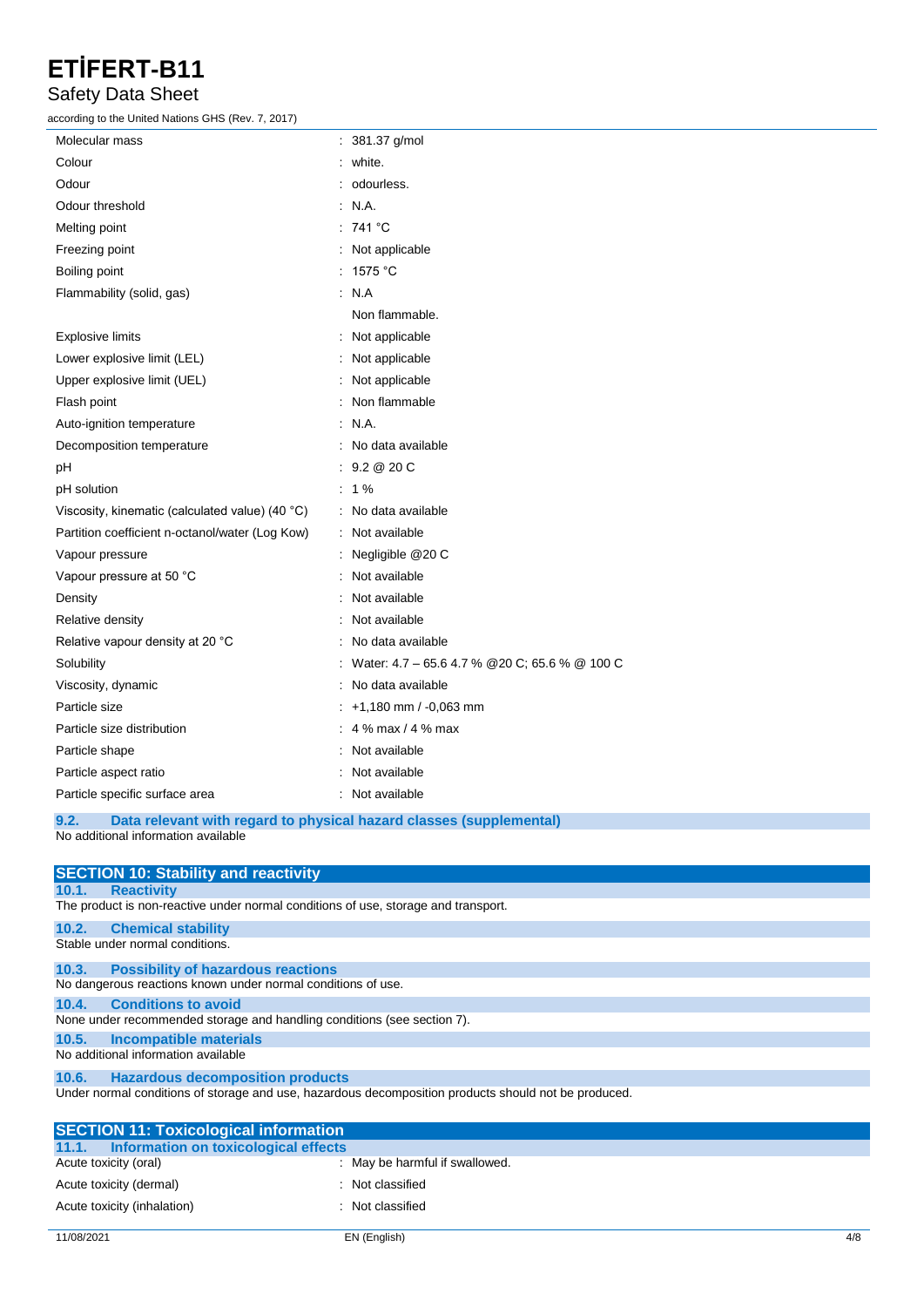#### Safety Data Sheet

according to the United Nations GHS (Rev. 7, 2017)

| ETİFERT-B11 (1303-96-4)           |                                                                              |
|-----------------------------------|------------------------------------------------------------------------------|
| LD50 dermal rabbit                | > 2000 mg/kg bodyweight Animal: rabbit, Guideline: other: FIFRA (40 CFR 163) |
|                                   |                                                                              |
| Skin corrosion/irritation         | : Not classified                                                             |
|                                   | pH: 9.2 @ 20 C                                                               |
| Serious eye damage/irritation     | : Causes serious eye irritation.                                             |
|                                   | pH: 9.2 @ 20 C                                                               |
| Respiratory or skin sensitisation | : Not classified                                                             |
| Germ cell mutagenicity            | : Not classified                                                             |
| Carcinogenicity                   | : Not classified                                                             |
| Reproductive toxicity             | Suspected of damaging fertility or the unborn child.                         |
| STOT-single exposure              | : Not classified                                                             |
| STOT-repeated exposure            | : Not classified                                                             |
| Aspiration hazard                 | : Not classified                                                             |
| ETİFERT-B11 (1303-96-4)           |                                                                              |
| Viscosity, kinematic              | No data available                                                            |

| <b>SECTION 12: Ecological information</b>                                    |                                                                                                                                                      |  |
|------------------------------------------------------------------------------|------------------------------------------------------------------------------------------------------------------------------------------------------|--|
| <b>Toxicity</b><br>12.1                                                      |                                                                                                                                                      |  |
| Ecology - general                                                            | : The product is not considered harmful to aquatic organisms nor to cause long-term adverse<br>effects in the environment.                           |  |
| Hazardous to the aquatic environment, short-term : Not classified<br>(acute) |                                                                                                                                                      |  |
| Hazardous to the aquatic environment, long-term<br>(chronic)                 | : Not classified                                                                                                                                     |  |
| ETİFERT-B11 (1303-96-4)                                                      |                                                                                                                                                      |  |
| LC50 - Fish [1]                                                              | 74 mg/l Test organisms (species): Limanda limanda                                                                                                    |  |
| LC50 - Fish [2]                                                              | 79.7 mg/l Test organisms (species): Pimephales promelas                                                                                              |  |
| EC50 72h - Algae [1]                                                         | 66 mg/l Test organisms (species): Phaeodactylum tricornutum                                                                                          |  |
| EC50 72h - Algae [2]                                                         | 54 mg/l Test organisms (species): Phaeodactylum tricornutum                                                                                          |  |
| NOEC chronic fish                                                            | 6.4 mg/l Test organisms (species): Danio rerio (previous name: Brachydanio rerio) Duration: '34<br>ď                                                 |  |
| <b>Persistence and degradability</b><br>12.2.                                |                                                                                                                                                      |  |
| ETİFERT-B11 (1303-96-4)                                                      |                                                                                                                                                      |  |
| Persistence and degradability                                                | Boron is naturally occurring and ubiquitous in the environment. Disodium tetraborate<br>decahydrate decomposes in the environment to natural borate. |  |
| <b>Bioaccumulative potential</b><br>12.3.                                    |                                                                                                                                                      |  |
| ETİFERT-B11 (1303-96-4)                                                      |                                                                                                                                                      |  |
| Bioaccumulative potential                                                    | Not bioaccumulative.                                                                                                                                 |  |
| 12.4.<br><b>Mobility in soil</b>                                             |                                                                                                                                                      |  |
| ETİFERT-B11 (1303-96-4)                                                      |                                                                                                                                                      |  |
| Mobility in soil                                                             | The product is soluble in water and is leachable through normal soil.                                                                                |  |
| <b>Other adverse effects</b><br>12.5.                                        |                                                                                                                                                      |  |
| Ozone                                                                        | Not classified                                                                                                                                       |  |
| Other adverse effects                                                        | No additional information available                                                                                                                  |  |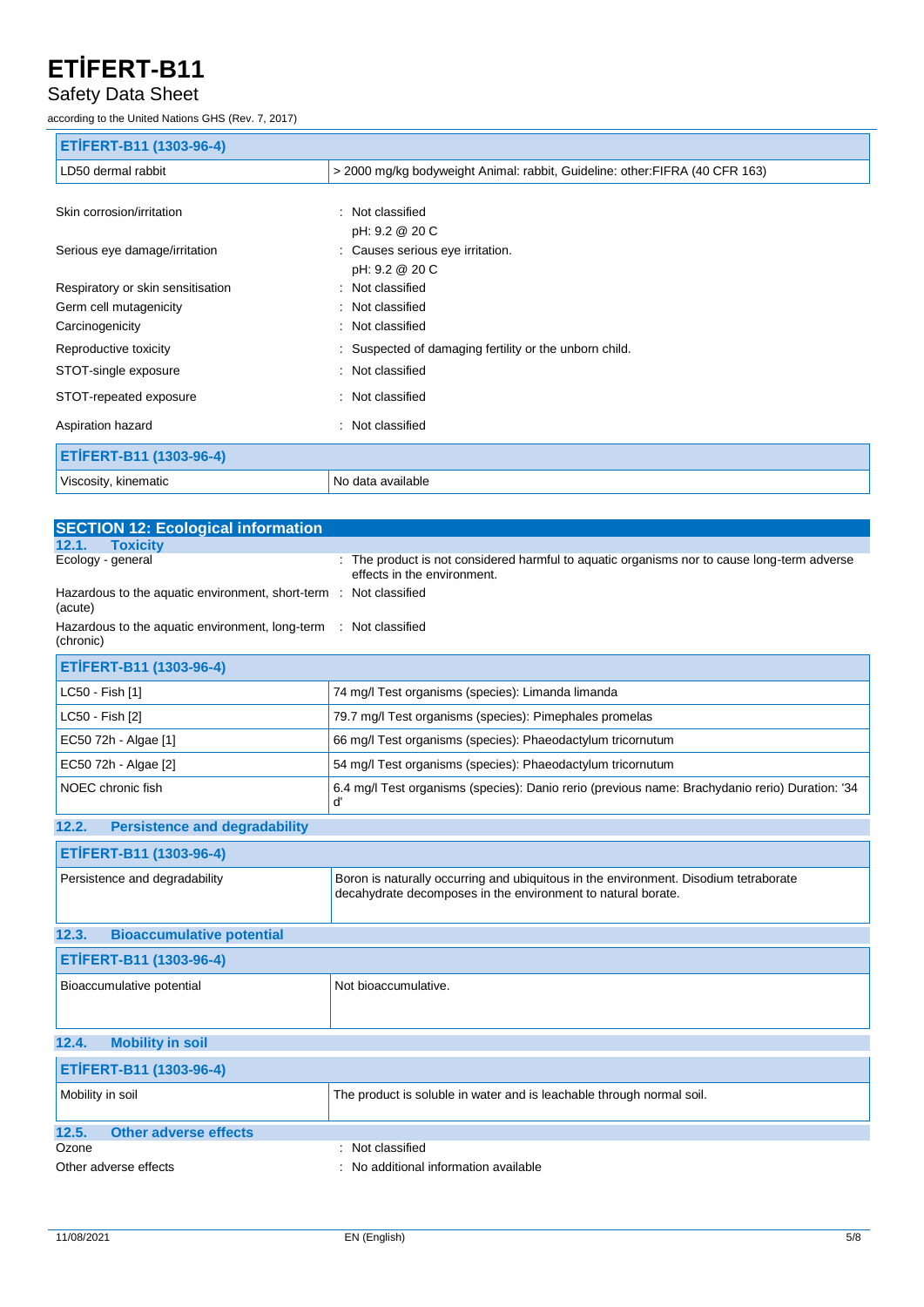#### Safety Data Sheet

according to the United Nations GHS (Rev. 7, 2017)

**SECTION 13: Disposal considerations**

| <b>Disposal methods</b><br>13.1.             |                                                             |                                                                                               |  |
|----------------------------------------------|-------------------------------------------------------------|-----------------------------------------------------------------------------------------------|--|
| Waste treatment methods                      |                                                             | : Dispose of contents/container in accordance with licensed collector's sorting instructions. |  |
| <b>SECTION 14: Transport information</b>     |                                                             |                                                                                               |  |
| In accordance with IMDG / IATA / UN RTDG     |                                                             |                                                                                               |  |
| <b>UN RTDG</b>                               | <b>IMDG</b>                                                 | <b>IATA</b>                                                                                   |  |
| 14.1.<br><b>UN number</b>                    |                                                             |                                                                                               |  |
| Not regulated for transport                  |                                                             |                                                                                               |  |
| <b>UN Proper Shipping Name</b><br>14.2.      |                                                             |                                                                                               |  |
| Not applicable                               | Not applicable                                              | Not applicable                                                                                |  |
| 14.3.<br><b>Transport hazard class(es)</b>   |                                                             |                                                                                               |  |
| Not applicable                               | Not applicable                                              | Not applicable                                                                                |  |
| Not applicable                               | Not applicable                                              | Not applicable                                                                                |  |
| 14.4.<br><b>Packing group</b>                |                                                             |                                                                                               |  |
| Not applicable                               | Not applicable                                              | Not applicable                                                                                |  |
| <b>Environmental hazards</b><br>14.5.        |                                                             |                                                                                               |  |
| Dangerous for the environment : No           | Dangerous for the environment : No<br>Marine pollutant : No | Dangerous for the environment : No                                                            |  |
|                                              | No supplementary information available                      |                                                                                               |  |
| <b>Special precautions for user</b><br>14.6. |                                                             |                                                                                               |  |
| - UN RTDG<br>No doto quoilable               |                                                             |                                                                                               |  |

No data available **- IMDG** No data available

**- IATA** No data available

**14.7. Transport in bulk according to IMO instruments** Not applicable

| <b>SECTION 15: Regulatory information</b> |                                                                                                                                                                                                                                                                                                                                                                                                                                                                                                                                                                                                                                                                                                                                                                                             |
|-------------------------------------------|---------------------------------------------------------------------------------------------------------------------------------------------------------------------------------------------------------------------------------------------------------------------------------------------------------------------------------------------------------------------------------------------------------------------------------------------------------------------------------------------------------------------------------------------------------------------------------------------------------------------------------------------------------------------------------------------------------------------------------------------------------------------------------------------|
| 15.1.                                     | Safety, health and environmental requiations specific for the product in question                                                                                                                                                                                                                                                                                                                                                                                                                                                                                                                                                                                                                                                                                                           |
| Regulatory reference                      | : Listed on IECSC (Inventory of Existing Chemical Substances Produced or Imported in China)<br>Listed on KECL/KECI (Korean Existing Chemicals Inventory)<br>Listed on PICCS (Philippines Inventory of Chemicals and Chemical Substances)<br>Listed on the AICS (Australian Inventory of Chemical Substances)<br>Listed on the Canadian DSL (Domestic Substances List)<br>Listed on NZIoC (New Zealand Inventory of Chemicals)<br>Listed on the EEC inventory EINECS (European Inventory of Existing Commercial Chemical<br>Substances)- Directive 79/831/EEC, sixth Amendment of Directive 67/548/EEC (dangerous<br>substances)<br>Listed on the Japanese ENCS (Existing & New Chemical Substances) inventory<br>Listed on the United States TSCA (Toxic Substances Control Act) inventory. |

| <b>SECTION 16: Other information</b> |                              |        |                                                                                                                             |
|--------------------------------------|------------------------------|--------|-----------------------------------------------------------------------------------------------------------------------------|
| Issue date<br>Revision date          | : 02/01/2017<br>: 03/01/2021 |        |                                                                                                                             |
| <b>Section</b>                       | <b>Changed item</b>          | Change | <b>Comments</b>                                                                                                             |
|                                      |                              | Added  | This SDS has been compiled in accordance<br>with UN-GHS (Rev.6) (2015) for the first<br>time. (Februaruy, 2017/ Rev. No:00) |
|                                      |                              | Added  | This SDS was updated in line with                                                                                           |
| 11/08/2021                           | EN (English)                 |        | 6/8                                                                                                                         |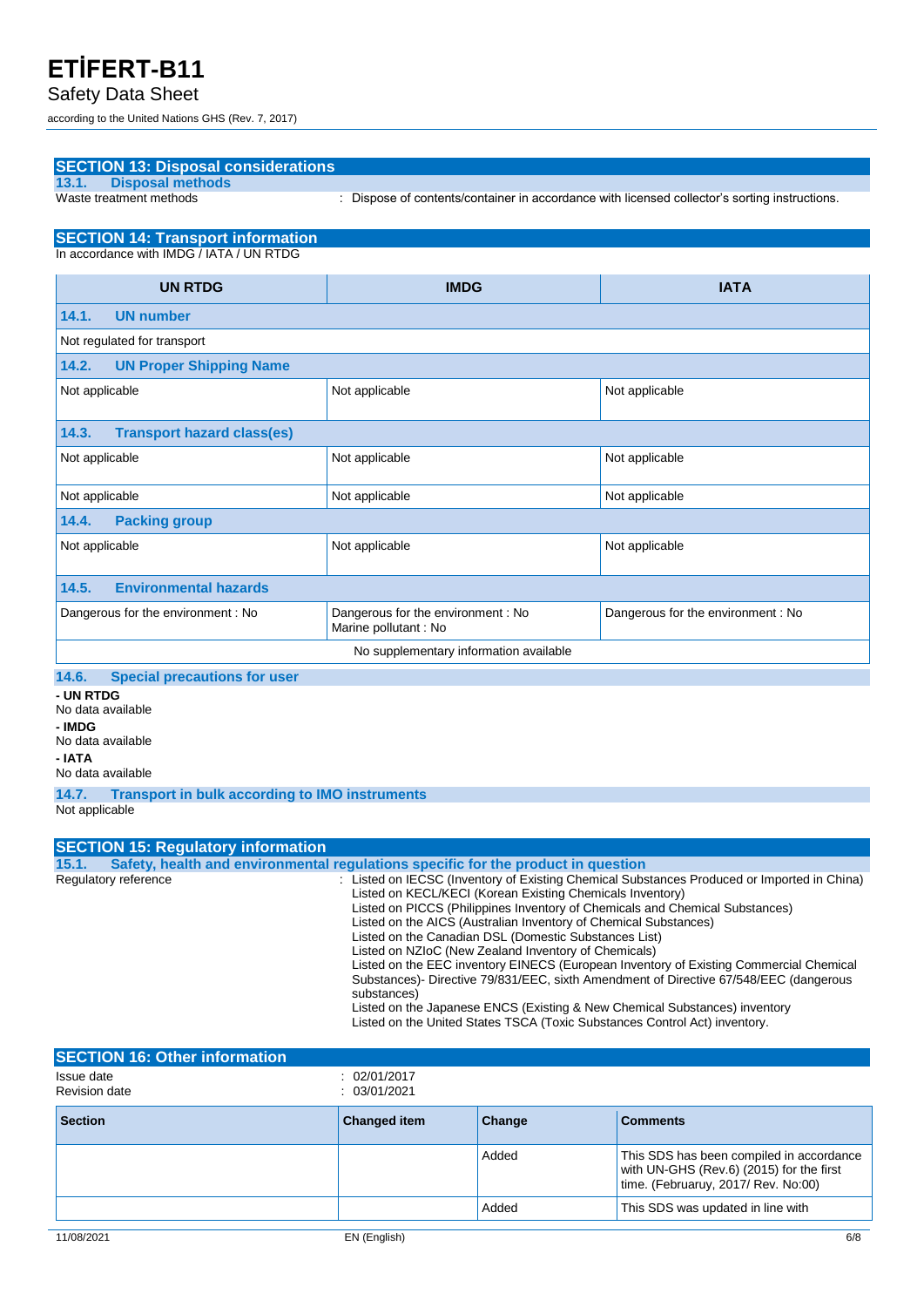#### Safety Data Sheet

according to the United Nations GHS (Rev. 7, 2017)

|                            |                                                                                                                                                                                                                                                                                                                                                                                                                                                                                                                                                        |                                                                                                                                                                                                                                                                                                                                                                                                                                                                                                                                                                                                                                                                                                                                                                                                                                                                                  | "Standardization and Simplification of Bag<br>Printings" (January, 2018/ Rev. No: 00.1)                                                                                                                                                                                                                                                                                                                                                                                                                                                                                                    |
|----------------------------|--------------------------------------------------------------------------------------------------------------------------------------------------------------------------------------------------------------------------------------------------------------------------------------------------------------------------------------------------------------------------------------------------------------------------------------------------------------------------------------------------------------------------------------------------------|----------------------------------------------------------------------------------------------------------------------------------------------------------------------------------------------------------------------------------------------------------------------------------------------------------------------------------------------------------------------------------------------------------------------------------------------------------------------------------------------------------------------------------------------------------------------------------------------------------------------------------------------------------------------------------------------------------------------------------------------------------------------------------------------------------------------------------------------------------------------------------|--------------------------------------------------------------------------------------------------------------------------------------------------------------------------------------------------------------------------------------------------------------------------------------------------------------------------------------------------------------------------------------------------------------------------------------------------------------------------------------------------------------------------------------------------------------------------------------------|
|                            |                                                                                                                                                                                                                                                                                                                                                                                                                                                                                                                                                        | Added                                                                                                                                                                                                                                                                                                                                                                                                                                                                                                                                                                                                                                                                                                                                                                                                                                                                            | This SDS was updated to include K-REACH<br>Registration number. (February 2019, Rev.<br>No: 00.2)                                                                                                                                                                                                                                                                                                                                                                                                                                                                                          |
| Abbreviations and acronyms | <b>Inland Waterways</b><br>Road<br>ATE - Acute Toxicity Estimate<br><b>BCF</b> - Bioconcentration factor<br>BLV - Biological limit value<br>DMEL - Derived Minimal Effect level<br>DNEL - Derived-No Effect Level<br>ED - Endocrine disrupting properties<br>EN - European Standard<br>LC50 - Median lethal concentration<br>LD50 - Median lethal dose<br>N.O.S. - Not Otherwise Specified<br>OEL - Occupational Exposure Limit<br>(EC) No 1907/2006<br>SDS - Safety Data Sheet<br>STP - Sewage treatment plant<br><b>TLM - Median Tolerance Limit</b> | CAS-No. - Chemical Abstract Service number<br>BOD - Biochemical oxygen demand (BOD)<br>COD - Chemical oxygen demand (COD)<br>EC50 - Median effective concentration<br>EC-No. - European Community number<br>IARC - International Agency for Research on Cancer<br>IATA - International Air Transport Association<br>IMDG - International Maritime Dangerous Goods<br>IOELV - Indicative Occupational Exposure Limit Value<br>LOAEL - Lowest Observed Adverse Effect Level<br>NOAEC - No-Observed Adverse Effect Concentration<br>NOAEL - No-Observed Adverse Effect Level<br>NOEC - No-Observed Effect Concentration<br>OECD - Organisation for Economic Co-operation and Development<br>PBT - Persistent Bioaccumulative Toxic<br>PNEC - Predicted No-Effect Concentration<br>ThOD - Theoretical oxygen demand (ThOD)<br><b>TRGS</b> - Technical Rules for Hazardous Substances | ADN - European Agreement concerning the International Carriage of Dangerous Goods by<br>ADR - European Agreement concerning the International Carriage of Dangerous Goods by<br>CLP - Classification Labelling Packaging Regulation; Regulation (EC) No 1272/2008<br>REACH - Registration, Evaluation, Authorisation and Restriction of Chemicals Regulation<br>RID - Regulations concerning the International Carriage of Dangerous Goods by Rail                                                                                                                                         |
| Training advice            | VOC - Volatile Organic Compounds<br>WGK - Water Hazard Class                                                                                                                                                                                                                                                                                                                                                                                                                                                                                           | vPvB - Very Persistent and Very Bioaccumulative                                                                                                                                                                                                                                                                                                                                                                                                                                                                                                                                                                                                                                                                                                                                                                                                                                  | : Normal use of this product shall imply use in accordance with the instructions on the                                                                                                                                                                                                                                                                                                                                                                                                                                                                                                    |
| Other information          | packaging.                                                                                                                                                                                                                                                                                                                                                                                                                                                                                                                                             |                                                                                                                                                                                                                                                                                                                                                                                                                                                                                                                                                                                                                                                                                                                                                                                                                                                                                  | : DISCLAIMER OF LIABILITY The information in this SDS was obtained from sources which                                                                                                                                                                                                                                                                                                                                                                                                                                                                                                      |
|                            |                                                                                                                                                                                                                                                                                                                                                                                                                                                                                                                                                        |                                                                                                                                                                                                                                                                                                                                                                                                                                                                                                                                                                                                                                                                                                                                                                                                                                                                                  | we believe are reliable. However, the information is provided without any warranty, express<br>or implied, regarding its correctness. The conditions or methods of handling, storage, use or<br>disposal of the product are beyond our control and may be beyond our knowledge. For this<br>and other reasons, we do not assume responsibility and expressly disclaim liability for loss,<br>damage or expense arising out of or in any way connected with the handling, storage, use or<br>disposal of the product. This SDS was prepared and is to be used only for this product. If the |

| Full text of H-statements & Precautionary statements (GHS UN): |                                                                           |  |
|----------------------------------------------------------------|---------------------------------------------------------------------------|--|
| H303                                                           | May be harmful if swallowed                                               |  |
| H319                                                           | Causes serious eye irritation                                             |  |
| H361                                                           | Suspected of damaging fertility or the unborn child                       |  |
| P <sub>201</sub>                                               | Obtain special instructions before use.                                   |  |
| P <sub>202</sub>                                               | Do not handle until all safety precautions have been read and understood. |  |

product is used as a component in another product, this SDS information may not be

applicable.